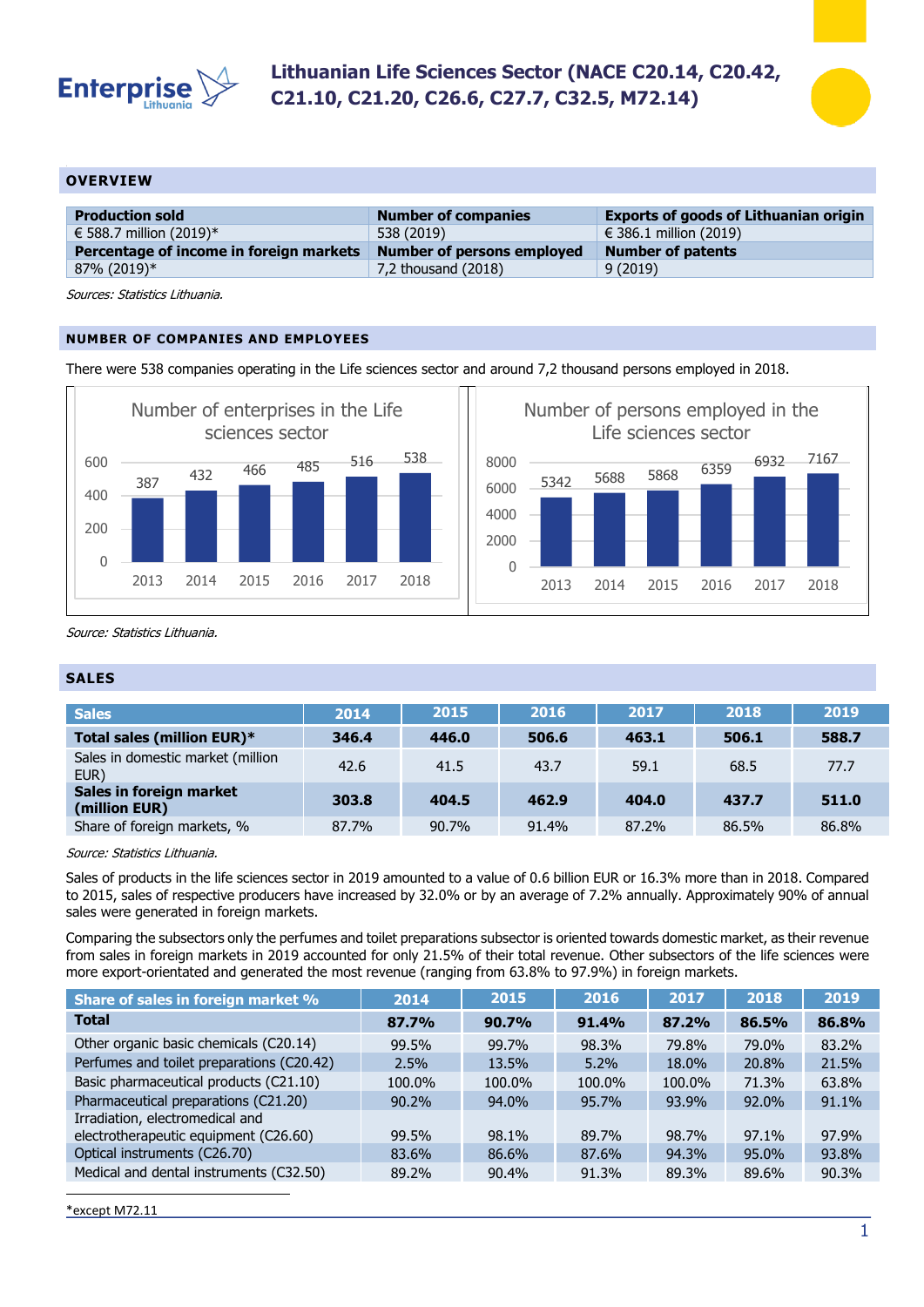

# **Lithuanian Life Sciences Sector (NACE C20.14, C20.42, C21.10, C21.20, C26.6, C27.7, C32.5, M72.14)**



#### Source: Statistics Lithuania.

In 2019 the life sciences sector's revenues from the foreign markets amounted to 511.0 million EUR. The largest share of which was driven by the sales of medical and dental instruments (40.8%), and optical instruments (19.8%) and other organic basic chemicals (19.7%). At the same time sales in the domestic market were about 6.6 times smaller and amounted to a value of only 77.7 million EUR.



Source: Statistics Lithuania.

### **EXPORTS**

In 2019 the life sciences sector's exports of goods of Lithuanian origin amounted to a value of 386.1 million EUR and this value has increased by 20.8% compared to 2018. While during the period of 2015-2019 exports of goods of Lithuanian origin increased by 68.5% (from 229.2 million EUR to 386.1 million EUR) or by an average of 13.9% annually.

The share of exports of the life sciences sector compared to the total exports of Lithuanian goods is relatively insignificant, however during the period of 2011 to 2019 this share has increased from 0.9% to 2.2%.

The geography of the exports markets in the life sciences goods is not well diversified. The largest exports markets of Lithuania's life sciences sector in 2019 - the USA (18.7%). The second largest market was Poland (8.0%). About 46.5% of the life sciences sector's exports in goods of Lithuanian origin went to EU countries - 179.6 million EUR out of 386.1 million EUR total exports. This share has slightly increased from 44.3% to 46.5% in 2019 compared to the previous year.

In 2019 the life sciences sector's exports of goods of Lithuanian origin comprised only 20.4% of the total goods exports. Reexported goods dominate the market of exports in the life sciences sector. In 2019 re-exported goods in this sector amounted to a value of 1.5 billion EUR. Accordingly, 79.6% were re-exported and 20.4% were exports of goods of Lithuanian origin.